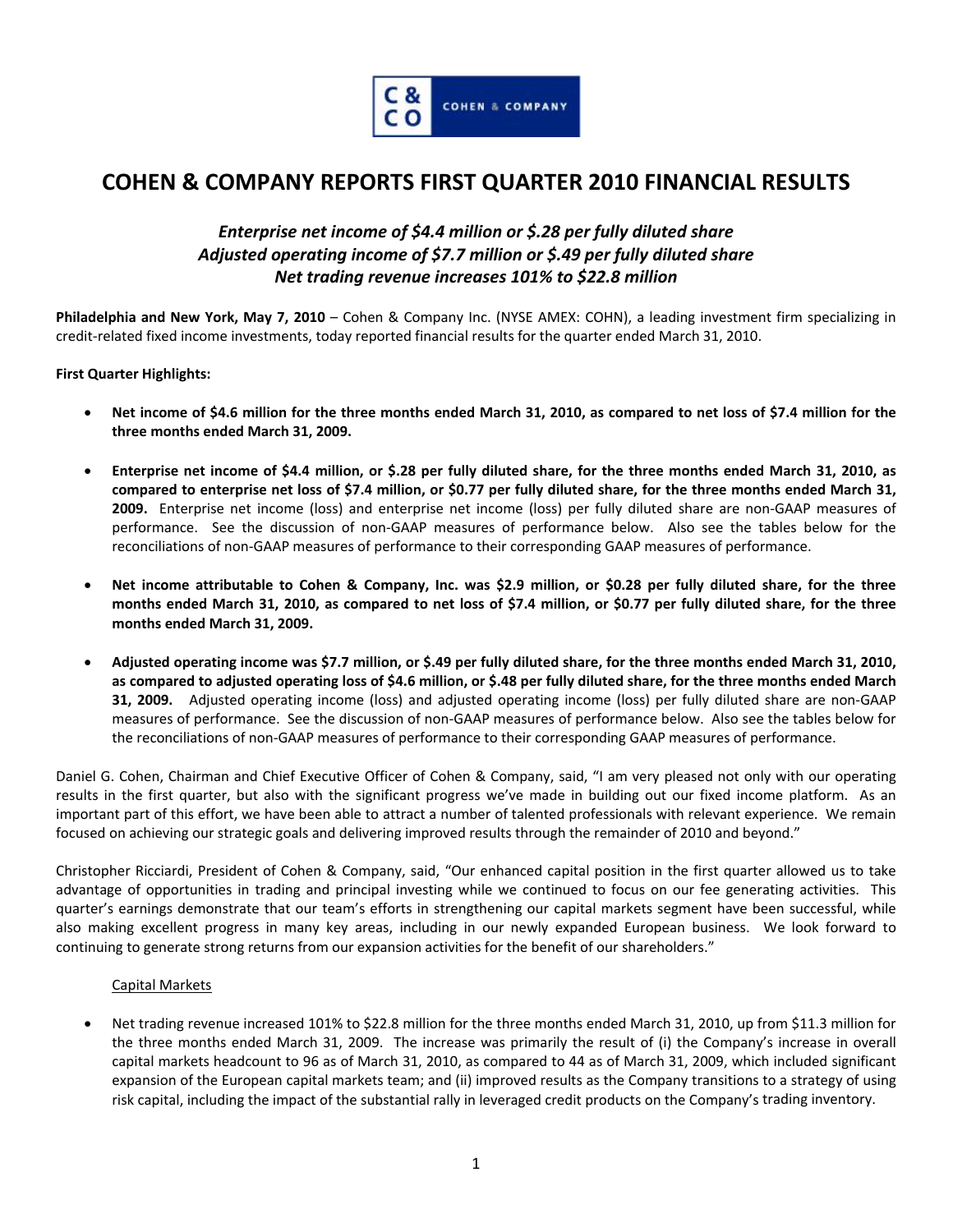- The Company continued the expansion of our capital markets segment, including additions in the European operation and the hiring of a team of senior fixed income professionals to originate and distribute brokered deposits. This team will originate and trade brokered deposits or CDs for banks. The Company intends to combine the team's existing bank relationships with its own to create new origination opportunities.
- The Company served as advisor and placement agent in a \$50 million subprime auto loan securitization.

#### Asset Management

- The Company's mortgage securities platform, Strategos, continued to generate solid performance in its Deep Value funds in the quarter, which, have earned combined annualized returns of 22% from inception to March 31, 2010.
- The Company's European separate accounts generated average annualized cash on cash returns of 14% for the separate account investors.

## Principal Investing & Other

- The Company's principal transaction and other income of \$11.5 million was primarily composed of gains on its investments in Star Asia and in Deep Value.
- In March 2010, the Company repurchased \$5.1 million notional amount of contingent convertible senior notes from an unrelated third party for \$4.1 million. The notes had a carrying value of \$5.0 million, resulting in a gain from repurchase of debt of \$900 thousand.
- During the quarter, the Company completed its analysis and determined that federal net operating loss ("NOL") and federal net capital loss ("NCL") carryovers assumed through the merger of Cohen Brothers LLC with Alesco Financial Holdings, LLC are not currently limited by Section 382 of the Internal Revenue Code of 1986, as amended. The Company estimates it has approximately \$48 million of NOLs and \$69 million of NCLs as of December 31, 2009. For further information on the limitations on the NOLs and NCLs, please see cautionary note below.

# **Conference Call**

Management will hold a conference call this morning at 10:00 AM EDT to discuss these results. The conference call will be available via webcast. Interested parties can access the live webcast by clicking the webcast link on Cohen & Company's homepage at www.cohenandcompany.com. Those wishing to listen to the conference call with operator assistance can dial (877) 686‐9573 (domestic) or (706) 643‐6983 (international), participant pass code 73229706, or request the Cohen & Company earnings call. A recording of the call will be available for two weeks following the call by dialing (800) 642‐1687 (domestic) or (706) 645‐9291 (international), participant pass code 73229706.

#### **About Cohen & Company**

Cohen & Company is a leading investment firm specializing in credit-related fixed income investments. Cohen & Company was founded in 1999 as an investment firm focused on small-cap banking institutions, but has grown over the past ten years into a more diversified fixed income specialist. Our primary operating segments are Capital Markets and Asset Management. Our Capital Markets segment consists of credit‐related fixed income sales and trading as well as new issue placements in corporate and securitized products. Our Asset Management segment manages assets through listed and private companies, funds, managed accounts and collateralized debt obligations. As of March 31, 2010, we manage approximately \$15.5 billion in credit‐related fixed income assets in a variety of asset classes, including U.S. trust preferred securities, European hybrid capital securities, Asian commercial real estate debt, and mortgage‐ and asset‐backed securities.

#### **Forward‐looking Statements**

This communication contains certain statements, estimates and forecasts with respect to future performance and events. These statements, estimates and forecasts are "forward‐looking statements." In some cases, forward‐looking statements can be identified by the use of forward-looking terminology such as "may," "might," "will," "should," "expect," "plan," "anticipate," "believe," "estimate," "predict," "potential" or "continue" or the negatives thereof or variations thereon or similar terminology. All statements other than statements of historical fact included in this communication are forward‐looking statements and are based on various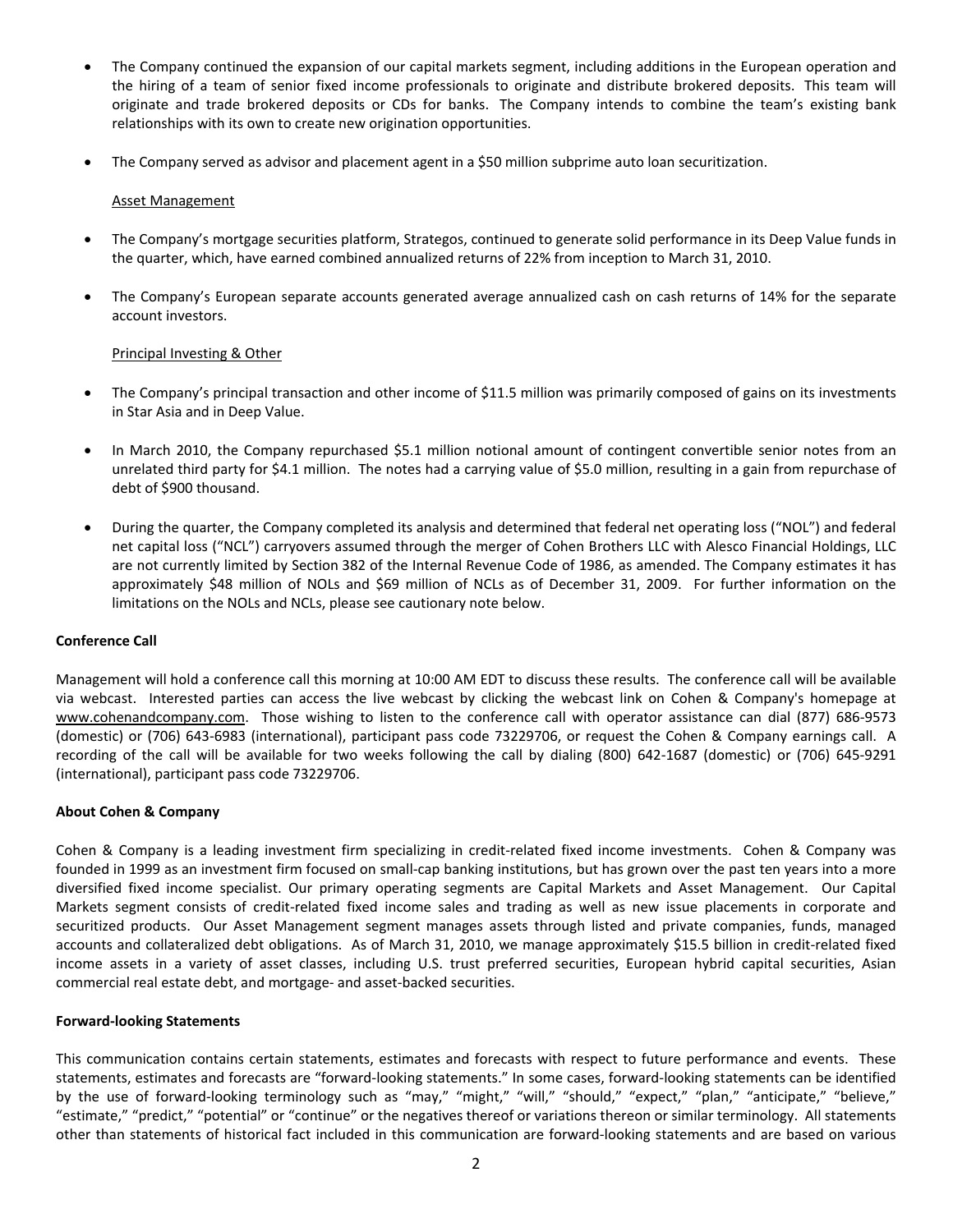underlying assumptions and expectations and are subject to known and unknown risks, uncertainties and assumptions, and may include projections of our future financial performance based on our growth strategies and anticipated trends in our business. These statements are based on our current expectations and projections about future events. There are important factors that could cause our actual results, level of activity, performance or achievements to differ materially from the results, level of activity, performance or achievements expressed or implied in the forward-looking statements. These factors include, but are not limited to, those discussed under the heading "Risk Factors" and "Management's Discussion and Analysis of Financial Condition" in our filings with the Securities and Exchange Commission ("SEC"), which are available at the SEC's website at www.sec.gov and our website at www.cohenandcompany.com/sec‐filings. Risk factors include the following: (a) a decline in general economic conditions or the global financial markets, (b) losses caused by financial or other problems experienced by third parties, (c) losses due to unidentified or unanticipated risks, (d) a lack of liquidity, i.e., ready access to funds for use in our businesses, (e) the ability to attract and retain personnel, (f) litigation and regulatory issues and (g) competitive pressure; and (h) a potential Ownership Change under Section 382 of the Code. As a result, there can be no assurance that the forward‐looking statements included in this communication will prove to be accurate or correct. In light of these risks, uncertainties and assumptions, the future performance or events described in the forward-looking statements in this communication might not occur. Accordingly, you should not rely upon forward-looking statements as a prediction of actual results and we do not undertake any obligation to update any forward‐looking statements, whether as a result of new information, future events or otherwise.

## **Cautionary Note Regarding Quarterly Financial Results**

#### *General*

Due to the nature of our business, our revenues and operating results may fluctuate materially from quarter to quarter. Accordingly, revenue and net income in any particular quarter may not be indicative of future results. Further, our employee compensation arrangements are in large part incentive-based and therefore will fluctuate with revenue. The amount of compensation expense recognized in any one quarter may not be indicative of such expense in future periods. As a result, we suggest that annual results may be the most meaningful gauge for investors in evaluating our business performance.

#### *Limitation on usage of NOLs and NCLs*

If not used, the Company's NOLs will begin to expire in 2029 and the NCLs will begin to expire in 2012. No assurance can be provided that we will have future taxable income or future capital gains to benefit from these NOL and NCL carryovers. Additionally, small changes in the Company's ownership in the future could cause an Ownership Change, in accordance with the terms of Section 382 of the Code. If such a change were to occur in the future, our ability to use the NOLs, NCLs and certain recognized built‐in losses to reduce our taxable income in a future year would generally be limited to an annual amount (the "Section 382 Limitation") equal to the fair value of the Company immediately prior to the Ownership Change multiplied by the "long term tax-exempt interest rate." In the event of an Ownership Change, NOLs and NCLs that exceed the Section 382 Limitation in any year will continue to be allowed as carryforwards for the remainder of the carryforward period, and such NOLs and NCLs would be eligible for use to offset taxable income for years within the carryforward period subject to the Section 382 Limitation in each year. However, if the carryforward periods for any NOL or NCL were to expire before such NOL or NCL were fully utilized, the unused portion of that loss would expire unused.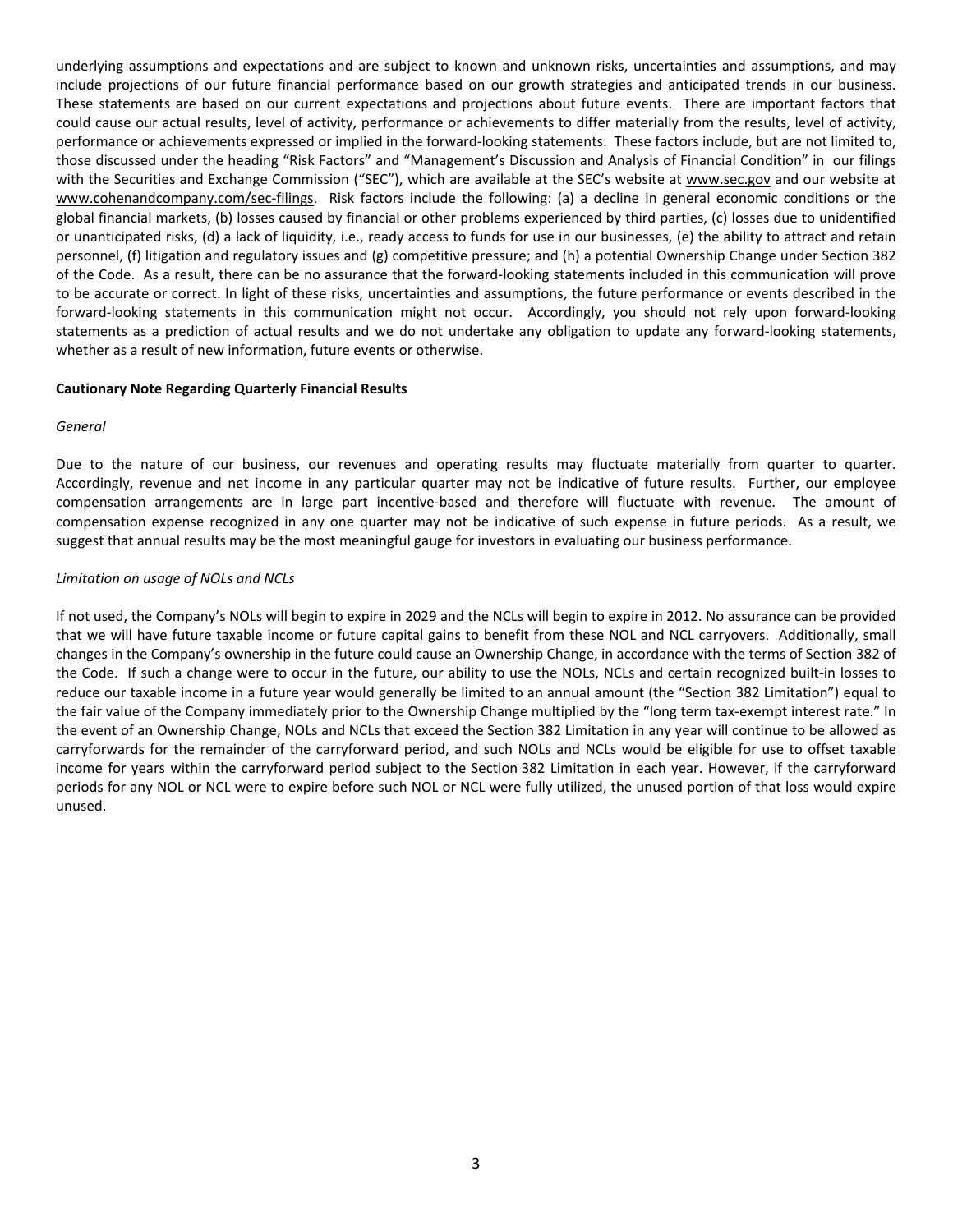#### **COHEN & COMPANY INC. CONSOLIDATED STATEMENTS OF OPERATIONS (unaudited) (in thousands, except per share data)**

|                                                                                                                    | Three months ended March 31, |          |                          |          |  |  |  |  |
|--------------------------------------------------------------------------------------------------------------------|------------------------------|----------|--------------------------|----------|--|--|--|--|
|                                                                                                                    | 2010                         |          | 2009                     |          |  |  |  |  |
| Revenues                                                                                                           |                              |          |                          |          |  |  |  |  |
| Net trading                                                                                                        | \$                           | 22,768   | \$                       | 11,317   |  |  |  |  |
| Asset management                                                                                                   |                              | 6,770    |                          | 9,299    |  |  |  |  |
| New issue and advisory                                                                                             |                              | 668      |                          | 227      |  |  |  |  |
| Principal transactions and other income                                                                            |                              | 11,527   |                          | (3,924)  |  |  |  |  |
| Total revenues                                                                                                     |                              | 41,733   |                          | 16,919   |  |  |  |  |
|                                                                                                                    |                              |          |                          |          |  |  |  |  |
| Operating expenses                                                                                                 |                              |          |                          |          |  |  |  |  |
| Compensation and benefits                                                                                          |                              | 27,131   |                          | 17,439   |  |  |  |  |
| Business development, occupancy, equipment                                                                         |                              | 1,383    |                          | 1,547    |  |  |  |  |
| Professional services and other operating                                                                          |                              | 6,326    |                          | 3,616    |  |  |  |  |
| Depreciation and amortization                                                                                      |                              | 643      |                          | 654      |  |  |  |  |
| Total operating expenses                                                                                           |                              | 35,483   |                          | 23,256   |  |  |  |  |
| Operating income (loss)                                                                                            |                              | 6,250    |                          | (6, 337) |  |  |  |  |
| Non-operating income (expense)                                                                                     |                              |          |                          |          |  |  |  |  |
| Gain on repurchase of debt                                                                                         |                              | 886      |                          |          |  |  |  |  |
| Interest expense                                                                                                   |                              | (1, 993) |                          | (1, 198) |  |  |  |  |
| Gain on sale of management contracts                                                                               |                              | 135      |                          | 4,258    |  |  |  |  |
| Income (loss) from equity method affiliates                                                                        |                              | 14       |                          | (4,083)  |  |  |  |  |
| Income (loss) before income taxes                                                                                  |                              | 5,292    |                          | (7,360)  |  |  |  |  |
| Income tax expense                                                                                                 |                              | 731      |                          | 68       |  |  |  |  |
| Net income (loss)                                                                                                  |                              | 4,561    |                          | (7, 428) |  |  |  |  |
| Less: Net income (loss) attributable to the noncontrolling interest                                                |                              | 1,646    |                          | (11)     |  |  |  |  |
| Net income (loss) attributable to Cohen & Company Inc.                                                             | \$                           | 2,915    | \$                       | (7, 417) |  |  |  |  |
| Earnings per share                                                                                                 |                              |          |                          |          |  |  |  |  |
| <b>Basic</b>                                                                                                       |                              |          |                          |          |  |  |  |  |
| Net income (loss) attributable to Cohen & Company Inc.                                                             | \$                           | 2,915    | \$                       | (7, 417) |  |  |  |  |
| Basic shares outstanding                                                                                           |                              | 10,318   |                          | 9,612    |  |  |  |  |
| Net income (loss) per share                                                                                        | $\frac{1}{2}$                | 0.28     | $\frac{1}{2}$            | (0.77)   |  |  |  |  |
| <b>Fully Diluted</b>                                                                                               |                              |          |                          |          |  |  |  |  |
| Net income (loss) attributable to Cohen & Company Inc.                                                             | \$                           | 2,915    | \$                       | (7, 417) |  |  |  |  |
| Plus: Net income attributable to the convertible noncontrolling interest                                           |                              | 1,646    |                          |          |  |  |  |  |
| Less: Additional tax expense if convertible non controlling interest is converted                                  |                              | (157)    |                          |          |  |  |  |  |
| Enterprise net income (loss)                                                                                       | $\overline{\varsigma}$       | 4,404    | $\overline{\mathcal{S}}$ | (7, 417) |  |  |  |  |
| Basic shares outstanding                                                                                           |                              | 10,318   |                          | 9,612    |  |  |  |  |
| Shares issuable if convertible non controlling interest is converted                                               |                              | 5,284    |                          |          |  |  |  |  |
| Fully diluted shares outstanding                                                                                   |                              | 15,602   |                          | 9,612    |  |  |  |  |
| Fully diluted earnings (loss) per share                                                                            | \$                           | 0.28     | $\overline{\mathcal{S}}$ | (0.77)   |  |  |  |  |
|                                                                                                                    |                              |          |                          |          |  |  |  |  |
| Reconciliation of enterprise net income (loss) to net income (loss) and calculation of per share amounts           |                              |          |                          |          |  |  |  |  |
| Net income (loss)                                                                                                  | \$                           | 4,561    | \$                       | (7, 428) |  |  |  |  |
| Less: Non controlling interests that are not convertible                                                           |                              |          |                          | 11       |  |  |  |  |
| Less: Additional tax expense if convertible non controlling interest is converted                                  |                              | (157)    |                          |          |  |  |  |  |
| Enterprise net income                                                                                              | $\mathbf{\hat{S}}$           | 4,404    | $\varsigma$              | (7, 417) |  |  |  |  |
| Fully diluted shares outstanding                                                                                   |                              | 15,602   |                          | 9,612    |  |  |  |  |
| Enterprise net income per share                                                                                    | \$                           | 0.28     | \$                       | (0.77)   |  |  |  |  |
| Reconciliation of adjusted operating income (loss) to operating income (loss) and calculation of per share amounts |                              |          |                          |          |  |  |  |  |
| Operating income (loss)                                                                                            | \$                           | 6,250    | \$                       | (6, 337) |  |  |  |  |
| Depreciation and amortization                                                                                      |                              | 643      |                          | 654      |  |  |  |  |
| Share-based compensation                                                                                           |                              | 800      |                          | 1,034    |  |  |  |  |
| Adjusted operating income (loss)                                                                                   |                              | 7,693    | $\frac{1}{2}$            | (4,649)  |  |  |  |  |
|                                                                                                                    |                              |          |                          |          |  |  |  |  |
| Fully diluted shares outstanding                                                                                   |                              | 15,602   |                          | 9,612    |  |  |  |  |
| Adjusted operating income (loss) per share                                                                         | S                            | 0.49     | \$                       | (0.48)   |  |  |  |  |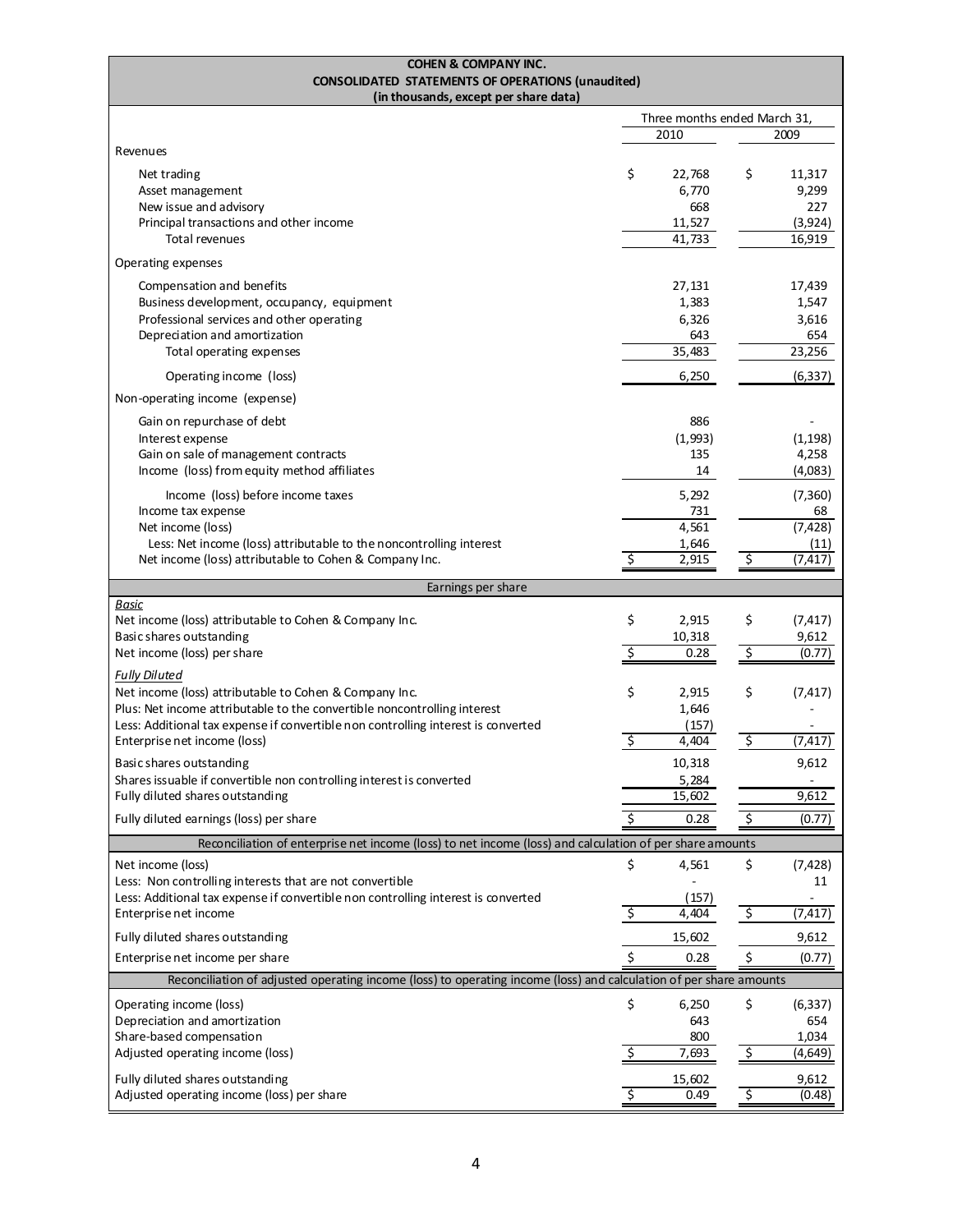# **COHEN & COMPANY INC. CONSOLIDATED BALANCE SHEETS (in thousands, except per share data)**

| iii uluusallus, cycept pei silaie uata                                                                                                                      |             |                |                   |          |
|-------------------------------------------------------------------------------------------------------------------------------------------------------------|-------------|----------------|-------------------|----------|
|                                                                                                                                                             |             | March 31, 2010 |                   |          |
|                                                                                                                                                             | (unaudited) |                | December 31, 2009 |          |
| Assets                                                                                                                                                      |             |                |                   |          |
| Cash and cash equivalents                                                                                                                                   | \$          | 29,180         | \$                | 69,692   |
| Receivables from:                                                                                                                                           |             |                |                   |          |
| Brokers, dealers, and clearing agencies                                                                                                                     |             | 35,120         |                   | 255      |
| Related parties                                                                                                                                             |             | 1,250          |                   | 1,255    |
| Other receivables                                                                                                                                           |             | 3,864          |                   | 4,268    |
| Investments-trading                                                                                                                                         |             | 77,917         |                   | 135,428  |
|                                                                                                                                                             |             |                |                   | 43,647   |
| Other investments, at fair value                                                                                                                            |             | 52,696         |                   |          |
| Receivables under resale agreements                                                                                                                         |             | 75,826         |                   | 20,357   |
| Goodwill                                                                                                                                                    |             | 9,551          |                   | 9,551    |
| Other assets                                                                                                                                                |             | 25,224         |                   | 14,989   |
| Total assets                                                                                                                                                | \$          | 310,628        | \$                | 299,442  |
| Liabilities                                                                                                                                                 |             |                |                   |          |
| Payables to:                                                                                                                                                |             |                |                   |          |
| Brokers, dealers, and clearing agencies                                                                                                                     | \$          | 2,425          | \$                | 13,491   |
| <b>Related parties</b>                                                                                                                                      |             | 34             |                   |          |
| Accounts payable and other liabilities                                                                                                                      |             | 13,659         |                   | 13,039   |
| Accrued compensation                                                                                                                                        |             | 15,089         |                   | 7,689    |
| Trading securities sold, not yet purchased                                                                                                                  |             | 110,229        |                   | 114,712  |
|                                                                                                                                                             |             | 28,964         |                   |          |
| Securities sold under agreement to repurchase                                                                                                               |             |                |                   |          |
| Deferred income taxes                                                                                                                                       |             | 10,655         |                   | 10,899   |
| Debt                                                                                                                                                        |             | 47,040         |                   | 61,961   |
| <b>Total liabilities</b>                                                                                                                                    |             | 228,095        |                   | 221,791  |
| Stockholders' Equity                                                                                                                                        |             |                |                   |          |
| Common Stock                                                                                                                                                |             | 10             |                   | 10       |
| Additional paid-in capital                                                                                                                                  |             | 58,500         |                   | 58,121   |
| Accumulated other comprehensive loss                                                                                                                        |             | (1,620)        |                   | (1, 292) |
| Retained Earnings (Accumulated deficit)                                                                                                                     |             | 2,745          |                   | (170)    |
| Treasury stock, at cost; 50,400 shares of Common Stock                                                                                                      |             | (328)          |                   | (328)    |
| Total Cohen & Company Inc. stockholders' equity                                                                                                             |             | 59,307         |                   | 56,341   |
| Noncontrolling interest                                                                                                                                     |             | 23,226         |                   | 21,310   |
|                                                                                                                                                             |             |                |                   |          |
| Total stockholders' equity                                                                                                                                  |             | 82,533         |                   | 77,651   |
| Total liabilities and stockholders' equity                                                                                                                  | ς           | 310,628        | ¢                 | 299,442  |
| CALCULATION OF FULLY DILUTED BOOK VALUE PER SHARE (1)                                                                                                       |             |                |                   |          |
| Total stockholders' equity                                                                                                                                  | \$          | 82,533         | \$                | 77,651   |
|                                                                                                                                                             |             |                |                   |          |
| Common shares outstanding                                                                                                                                   |             | 10,421         |                   | 10,293   |
| Cohen Brothers, LLC convertible membership units outstanding                                                                                                |             | 5,284          |                   | 5,284    |
| Total shares and units outstanding (2)                                                                                                                      |             | 15,705         |                   | 15,577   |
|                                                                                                                                                             |             |                |                   |          |
| Fully Diluted Book Value Per Share                                                                                                                          |             | 5.26           |                   | 4.98     |
| <sup>(1)</sup> Fully diluted book value per share assumes all units of Cohen Brothers not already owned by the Company<br>are converted into Company shares |             |                |                   |          |

 $^{(2)}$  Shares and units outstanding are as of the last day of the relevant period and not a weighted average.